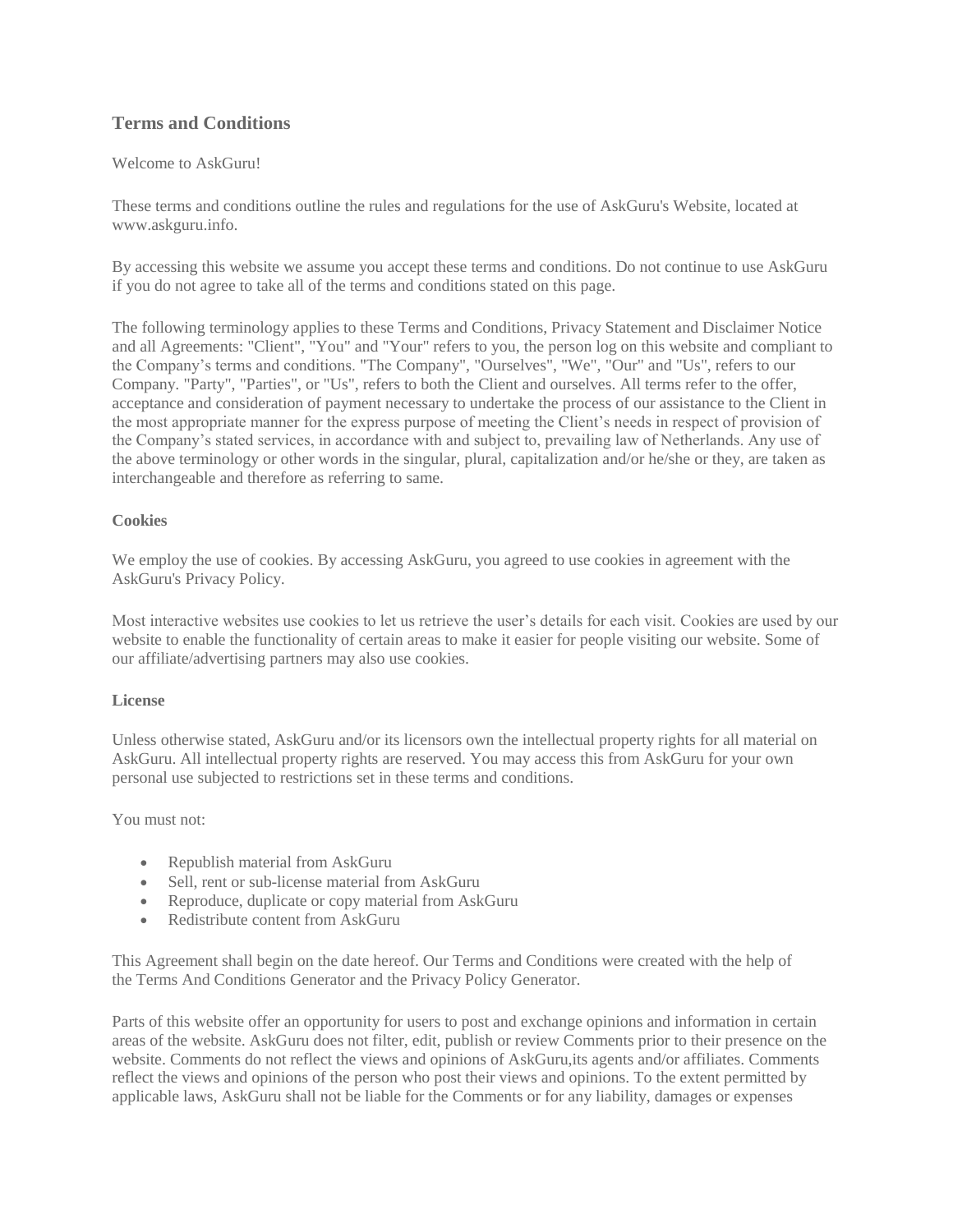caused and/or suffered as a result of any use of and/or posting of and/or appearance of the Comments on this website.

AskGuru reserves the right to monitor all Comments and to remove any Comments which can be considered inappropriate, offensive or causes breach of these Terms and Conditions.

You warrant and represent that:

- You are entitled to post the Comments on our website and have all necessary licenses and consents to do so;
- The Comments do not invade any intellectual property right, including without limitation copyright, patent or trademark of any third party;
- The Comments do not contain any defamatory, libelous, offensive, indecent or otherwise unlawful material which is an invasion of privacy
- The Comments will not be used to solicit or promote business or custom or present commercial activities or unlawful activity.

You hereby grant AskGuru a non-exclusive license to use, reproduce, edit and authorize others to use, reproduce and edit any of your Comments in any and all forms, formats or media.

## **Hyperlinking to our Content**

The following organizations may link to our Website without prior written approval:

- Government agencies;
- Search engines;
- News organizations;
- Online directory distributors may link to our Website in the same manner as they hyperlink to the Websites of other listed businesses; and
- System wide Accredited Businesses except soliciting non-profit organizations, charity shopping malls, and charity fundraising groups which may not hyperlink to our Web site.

These organizations may link to our home page, to publications or to other Website information so long as the link: (a) is not in any way deceptive; (b) does not falsely imply sponsorship, endorsement or approval of the linking party and its products and/or services; and (c) fits within the context of the linking party's site.

We may consider and approve other link requests from the following types of organizations:

- commonly-known consumer and/or business information sources;
- dot.com community sites;
- associations or other groups representing charities;
- online directory distributors;
- internet portals;
- accounting, law and consulting firms; and
- educational institutions and trade associations.

We will approve link requests from these organizations if we decide that: (a) the link would not make us look unfavorably to ourselves or to our accredited businesses; (b) the organization does not have any negative records with us; (c) the benefit to us from the visibility of the hyperlink compensates the absence of AskGuru; and (d) the link is in the context of general resource information.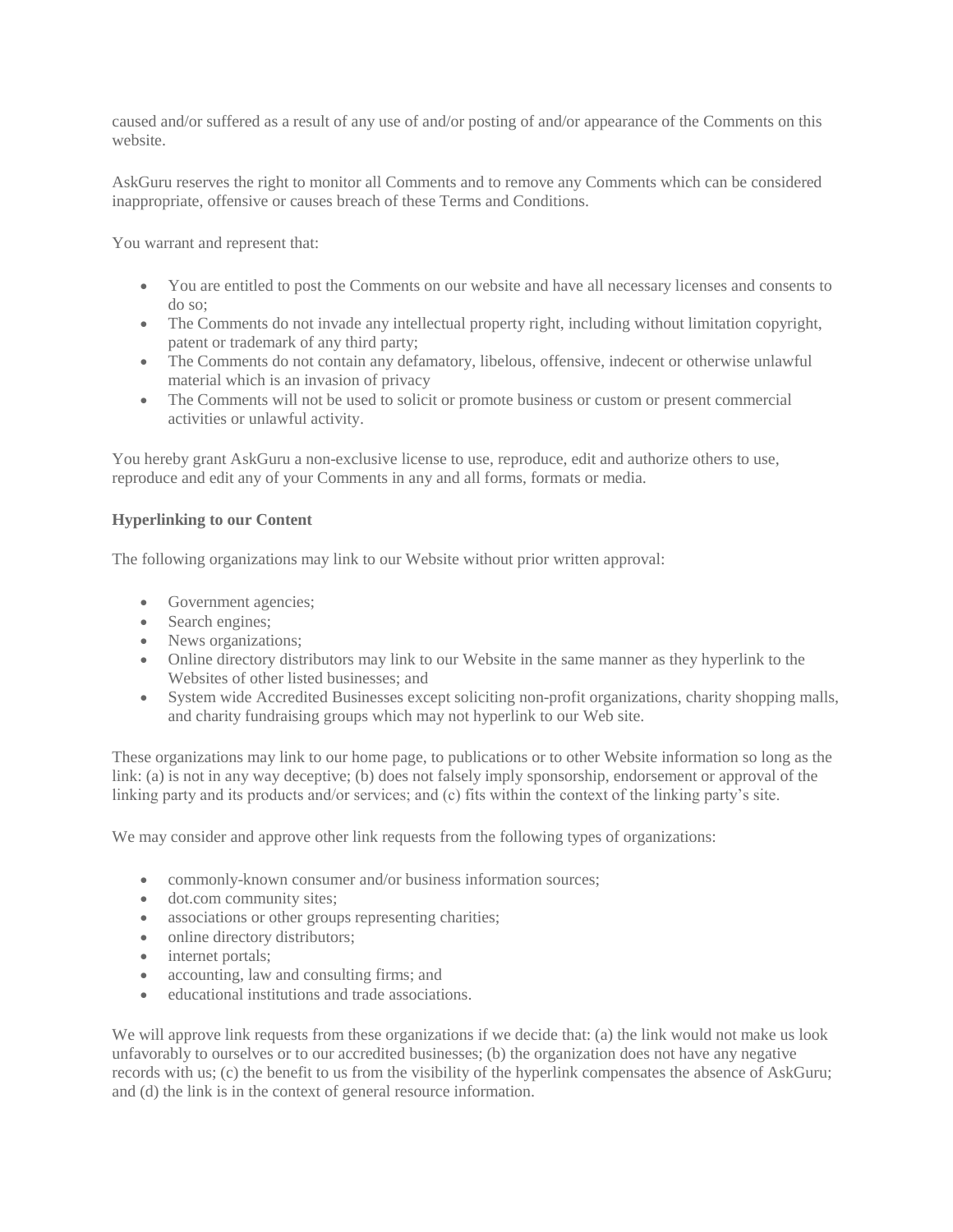These organizations may link to our home page so long as the link: (a) is not in any way deceptive; (b) does not falsely imply sponsorship, endorsement or approval of the linking party and its products or services; and (c) fits within the context of the linking party's site.

If you are one of the organizations listed in paragraph 2 above and are interested in linking to our website, you must inform us by sending an e-mail to AskGuru. Please include your name, your organization name, contact information as well as the URL of your site, a list of any URLs from which you intend to link to our Website, and a list of the URLs on our site to which you would like to link. Wait 2-3 weeks for a response.

Approved organizations may hyperlink to our Website as follows:

- By use of our corporate name; or
- By use of the uniform resource locator being linked to; or
- By use of any other description of our Website being linked to that makes sense within the context and format of content on the linking party's site.

No use of AskGuru's logo or other artwork will be allowed for linking absent a trademark license agreement.

#### **iFrames**

Without prior approval and written permission, you may not create frames around our Webpages that alter in any way the visual presentation or appearance of our Website.

## **Content Liability**

We shall not be hold responsible for any content that appears on your Website. You agree to protect and defend us against all claims that is rising on your Website. No link(s) should appear on any Website that may be interpreted as libelous, obscene or criminal, or which infringes, otherwise violates, or advocates the infringement or other violation of, any third party rights.

#### **Your Privacy**

Please read Privacy Policy

## **No Reliance on the Term "Expert"**

Use of the term "Expert" by AskGuru and on the Site is only meant to describe Users who answer questions on the Site, and not to guarantee any particular level of expertise of these Experts.

AskGuru cannot and does not represent, warrant or guarantee the truthfulness or accuracy of the credentials or identities of Users and information provided by Users including Experts. You acknowledge that AskGuru will not be liable for any loss or damages caused by your reliance on any information or content contained in Posts.

#### **Reservation of Rights**

We reserve the right to request that you remove all links or any particular link to our Website. You approve to immediately remove all links to our Website upon request. We also reserve the right to amen these terms and